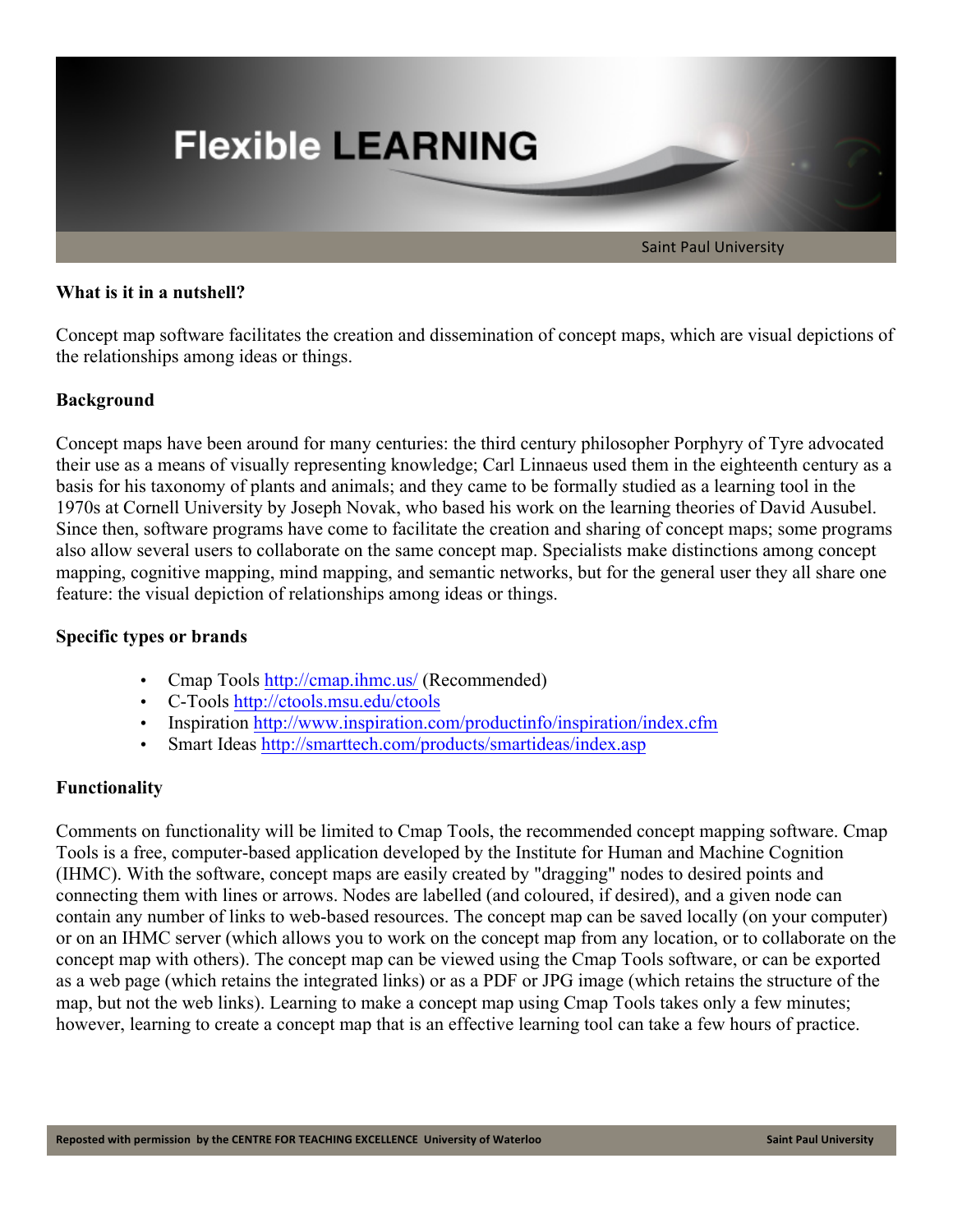## **Impact on teaching**

Concept maps can be effectively used to assess student understanding. For example, at the end of unit, you might ask students to depict the material you just covered using a concept map. When creating a concept map, they will find it more difficult to "gloss over" a gap in their understanding than if they were, say, summarizing in text form their understanding. Concept maps can provide an interesting alternative to traditional assignments.

### **Impact on learning**

Proponents suggest that concept mapping forces students to identify connections, and apprehend them more deeply, than traditional approaches such as reading or writing about a concept. Proponents also suggest that concept mapping makes use of "dual coding"; that is, the students learn the material both from the text labels found on the concept map as well as the visual structure of the map. Proponents also suggest that concept mapping can ease the "cognitive load" on some students, by allowing them to focus on essential relationships, rather than on decoding a written text. Overall, the literature affirms that concept mapping has a positive impact on learning outcomes:

"Horton et al. (1993) conducted a meta-analysis of 18 classroom-based concept map studies. They reported (over 14 studies) that concept mapping by students raised post-test achievement scores by a mean of .42 standard deviations. The mean effect size for 3 studies using teacher-prepared maps was .59." -- Nesbit, John C. And Olusola O. Adesope (2006). Learning with concept and knowledge maps: a meta-analysis. Review of Educational Research, 76(3). Page 415.

There is some evidence that low-ability students, perhaps specifically those with low verbal ability, obtain greater benefit from instructional diagrams than do high-ability learners (Holliday, Brunner, & Donais, 1977; Moyer, Sowder, Threadgill-Sowder, & Moyer, 1984; Stensvold & Wilson, 1990). -- Nesbit, John C. And Olusola O. Adesope (2006). Learning with concept and knowledge maps: a meta-analysis. Review of Educational Research, 76(3). Page 420.

"The meta-analysis found that, in comparison with activities such as reading text passages, attending lectures, and participating in class discussions, concept mapping activities are more effective for attaining knowledge retention and transfer. Concept mapping was found to benefit learners across a broad range of educational levels, subject areas, and settings. Much of this benefit may be due to greater learner engagement occasioned by concept mapping in comparison with reading and listening, rather than the properties of the concept map as an information medium. There is evidence that concept mapping is slightly more effective than other constructive activities such as writing summaries and outlines." -- Nesbit, John C. And Olusola O. Adesope (2006). Learning with concept and knowledge maps: a meta-analysis. Review of Educational Research, 76(3). Page 434.

"Efficacy studies reveal that when Concept Mapping is used in a course of instruction, it is better that it be an integral, on-going feature of the learning process, not just some isolated "add-on" at the beginning or end. In this regard, Concept Mapping appears to be particularly beneficial when it is used in an on-going way to consolidate or crystallize educational experiences in the classroom, for example, a lecture, demonstration, or laboratory experience. In this mode, learners experience an educational event and then use Concept Mapping in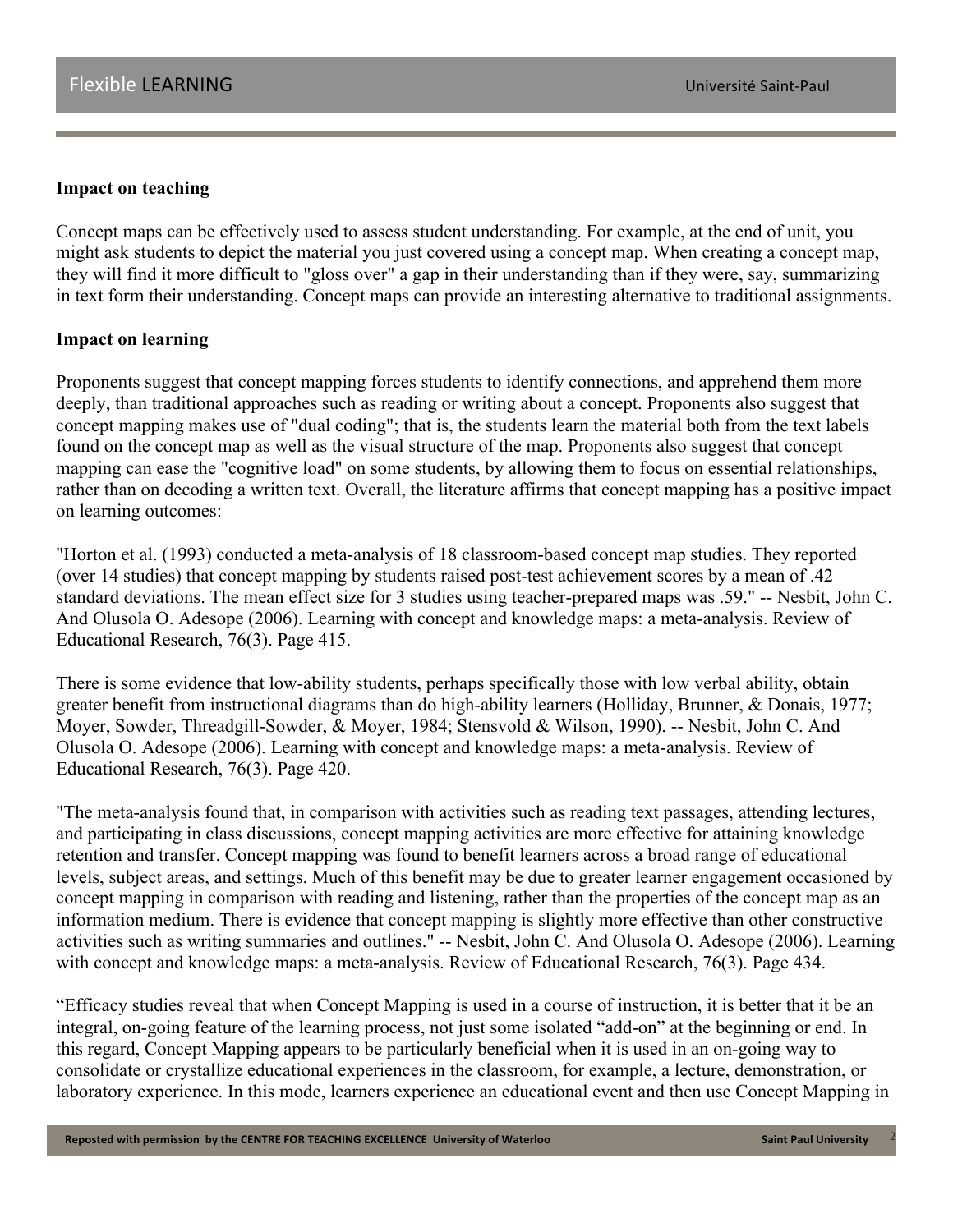a reflective way to enhance the learning from the event." -- Canas, Alberto (2003). A summary of literature pertaining to the use of concept mapping techniques and technologies for education and performance support. The Institute for Human and Machine Cognition.

### **Accessibility issues**

Concept mapping can be especially effective for weaker students, or for students whose preferred mode of learning is visual in nature. Students with severe visual disabilities may not be able to use the Cmap software; additionally, text-to-speech software will probably not be able to assist visually-challenged students in creating or "reading" computer-based concept maps.

## **Best practices**

Concept mapping should be fully integrated into a learning experience, not just tacked on. Concept mapping should perhaps be used with weaker students, who seem to especially benefit from it. The more actively engaged a student is in the construction of a concept map, the more he or she will likely learn. Accordingly, while it might be helpful to give students a completed concept map, it is probably better to give them a partially completed concept map, and have them finish it (for example, you might give them the structure of the map, and have them label the nodes and arrows). You might also have them create concept maps from scratch, using Cmap tools. Getting students to work collaboratively on concept maps appears to be effective. If you incorporate concept maps into an assignment, decide in advance what criteria you will use to assess their concept maps, and convey this to your students. You might, for example, assign 1 point to each node in the concept map, 2 points for links between nodes, 3 points for each level in the map's hierarchy, and so on (see http://groklab.org/visualwiki/2007/06/01/9/). Alternatively, you might take a more "subjective" approach: rather than counting numbers of nodes and lines, you simply try to gauge the overall quality of the concept map.

### **Hardware and software requirements**

Versions of Cmap Tools are available for Windows, Mac, Linux, Solaris, and OLPC XO. Further requirements are as follows:

- PC with 500 megahertz (MHz) or higher processor clock speed, Intel Pentium/Celeron family, AMD K6/Athlon/Duron family, or compatible processor recommended.
- 256 megabytes (MB) of RAM or higher recommended.
- Disk space requirements: 75 MB of available hard disk space.
- Super VGA (800 X 600) or higher resolution video adapter and monitor.

### **Impact on support and training**

Installing Cmap Tools is no more difficult than installing any software program. If you have administrative rights on your computer, you should be able to download the program and install it yourself in a matter of minutes. You'll probably have no need to contact ITMS for technical assistance. You may, however, want to consult with your Faculty Liaison, or an Instructional Developer in the Centre for Teaching Excellence, with